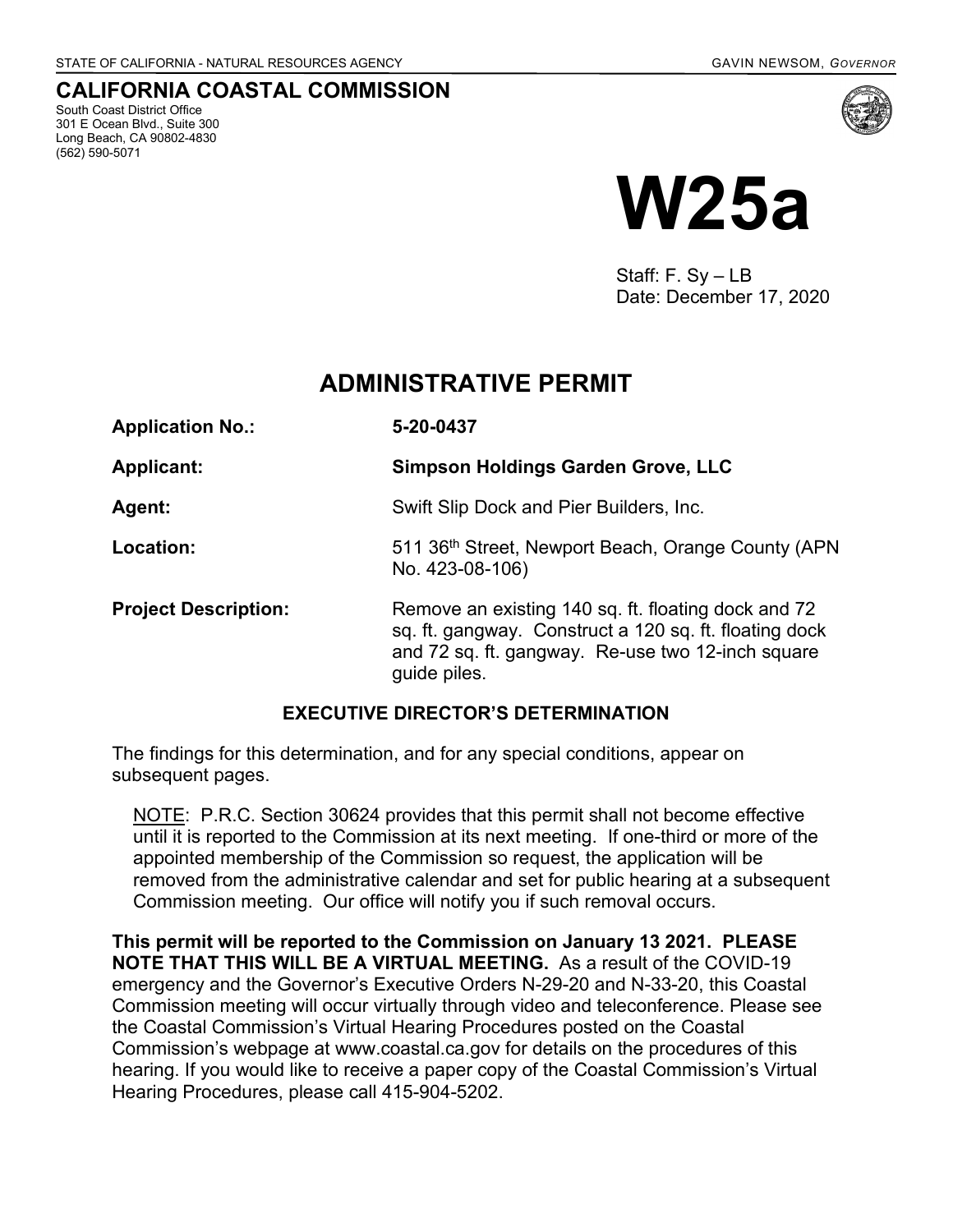#### IMPORTANT - Before you may proceed with development, the following must occur:

Pursuant to 14 Cal. Admin. Code Sections 13150(b) and 13158, you must sign the enclosed duplicate copy acknowledging the permit's receipt and accepting its contents, including all conditions, and return it to our office. Following the Commission's meeting, and once we have received the signed acknowledgement and evidence of compliance with all special conditions, we will send you a Notice of Administrative Permit Effectiveness.

#### **BEFORE YOU CAN OBTAIN ANY LOCAL PERMITS AND PROCEED WITH DEVELOPMENT, YOU MUST HAVE RECEIVED BOTH YOUR ADMINISTRATIVE PERMIT AND THE NOTICE OF PERMIT EFFECTIVENESS FROM THIS OFFICE.**

John Ainsworth Executive Director

by: Fernie Sy Coastal Program Analyst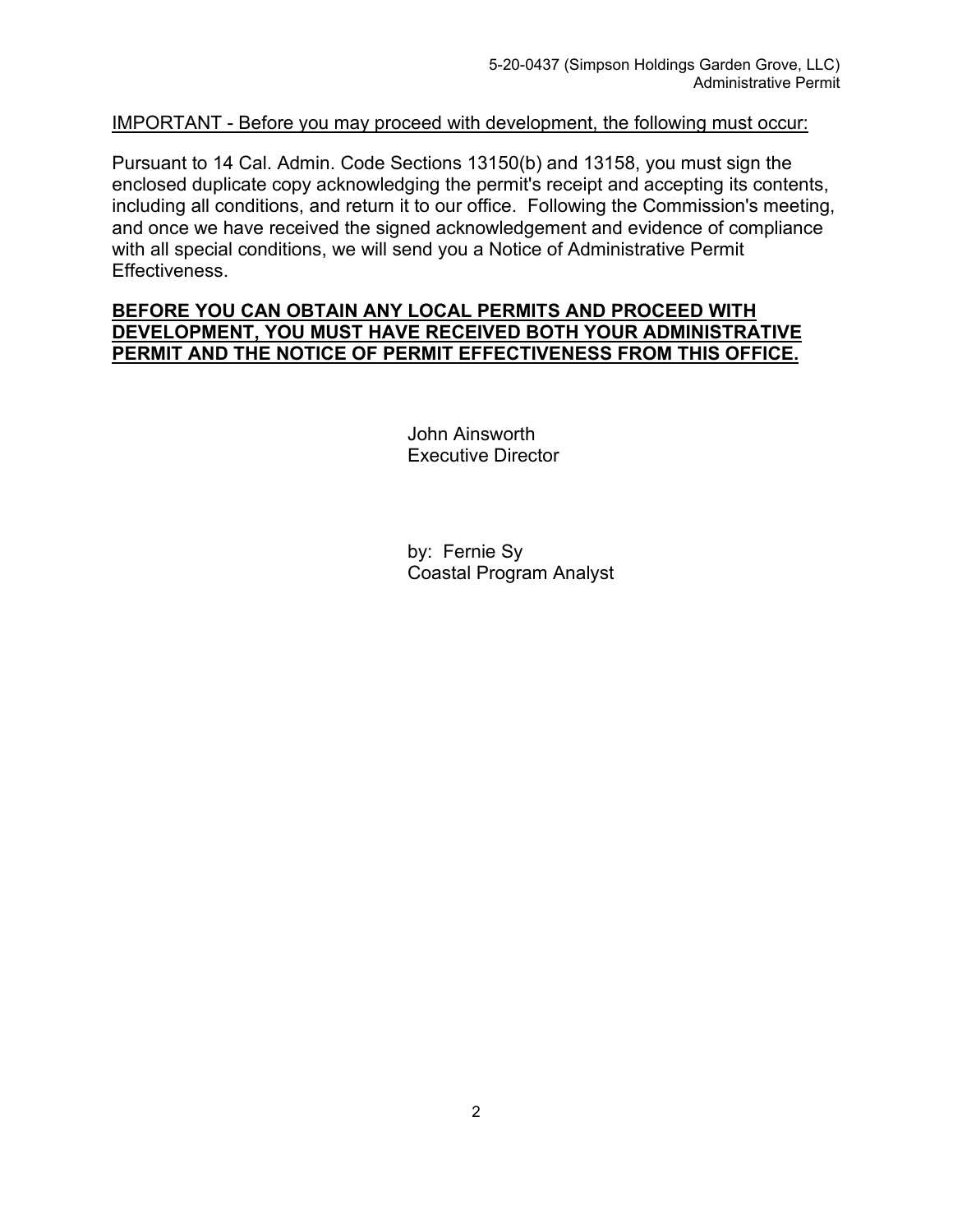5-20-0437 (Simpson Holdings Garden Grove, LLC)<br>Administrative Permit

# **Contents**

# E

| <b>EXHIBITS</b>              |  |
|------------------------------|--|
| Exhibit 1 – Project Location |  |

**Exhibit 2 - Existing Project Plan** 

**Exhibit 2 - Proposed Project Plan**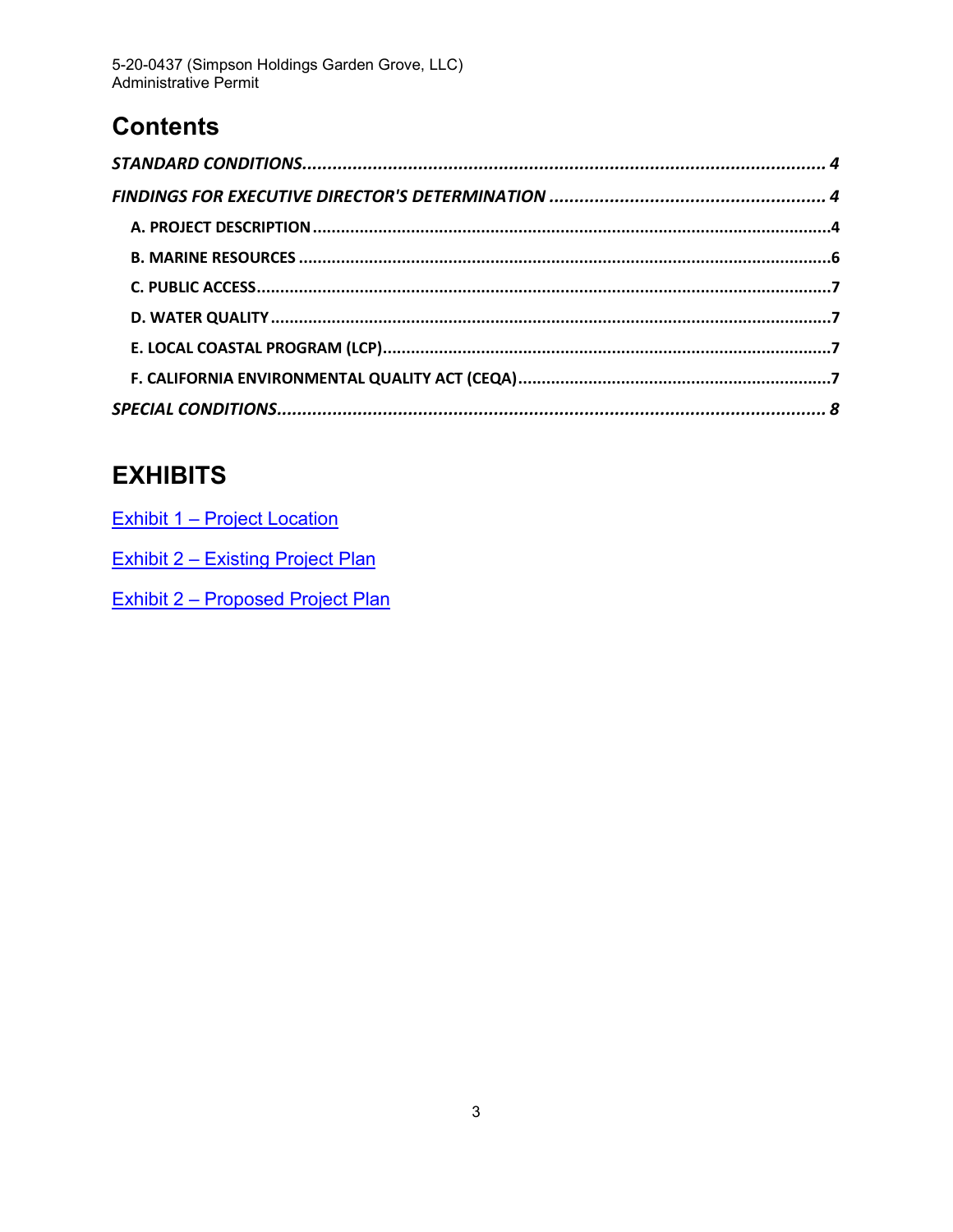# <span id="page-3-0"></span>**STANDARD CONDITIONS**

This permit is granted subject to the following standard conditions:

1. **Notice of Receipt and Acknowledgment.** The permit is not valid and development shall not commence until a copy of the permit, signed by the permittee or authorized agent, acknowledging receipt of the permit and acceptance of the terms and conditions, is returned to the Commission office.

2. **Expiration.** If development has not commenced, the permit will expire two years from the date the Commission voted on the application. Development shall be pursued in a diligent manner and completed in a reasonable period of time. Application for extension of the permit must be made prior to the expiration date.

3. **Interpretation**. Any questions of intent or interpretation of any term or condition will be resolved by the Executive Director or the Commission.

4. **Assignment.** The permit may be assigned to any qualified person, provided assignee files with the Commission an affidavit accepting all terms and conditions of the permit.

5. **Terms and Conditions Run with the Land.** These terms and conditions shall be perpetual, and it is the intention of the Commission and the permittee to bind all future owners and possessors of the subject property to the terms and conditions.

**SPECIAL CONDITIONS:** See pages eight through thirteen.

## **EXECUTIVE DIRECTOR'S DETERMINATION (continued):**

The Executive Director hereby determines that the proposed development is a category of development, which, pursuant to PRC Section 30624, qualifies for approval by the Executive Director through the issuance of an Administrative Permit. Subject to Standard and Special Conditions as attached, said development is in conformity with the provisions of Chapter 3 of the Coastal Act of 1976 and will not have any significant impacts on the environment within the meaning of the California Environmental Quality Act. If located between the nearest public road and the sea, this development is in conformity with the public access and public recreation policies of Chapter 3.

# <span id="page-3-1"></span>**FINDINGS FOR EXECUTIVE DIRECTOR'S DETERMINATION**

# <span id="page-3-2"></span>**A. PROJECT DESCRIPTION**

The proposed project is the removal of an existing 140 sq. ft. floating dock and 72 sq. ft. gangway and construction of a 120 sq. ft. floating dock and 72 sq. ft. gangway. In addition, the project includes re-use of two 12-inch square guide piles (**[Exhibits](https://documents.coastal.ca.gov/reports/2021/1/W25a/W25a-1-2021-exhibits.pdf) 2-3**). The new dock system will be comprised of wood and composite material, foam, and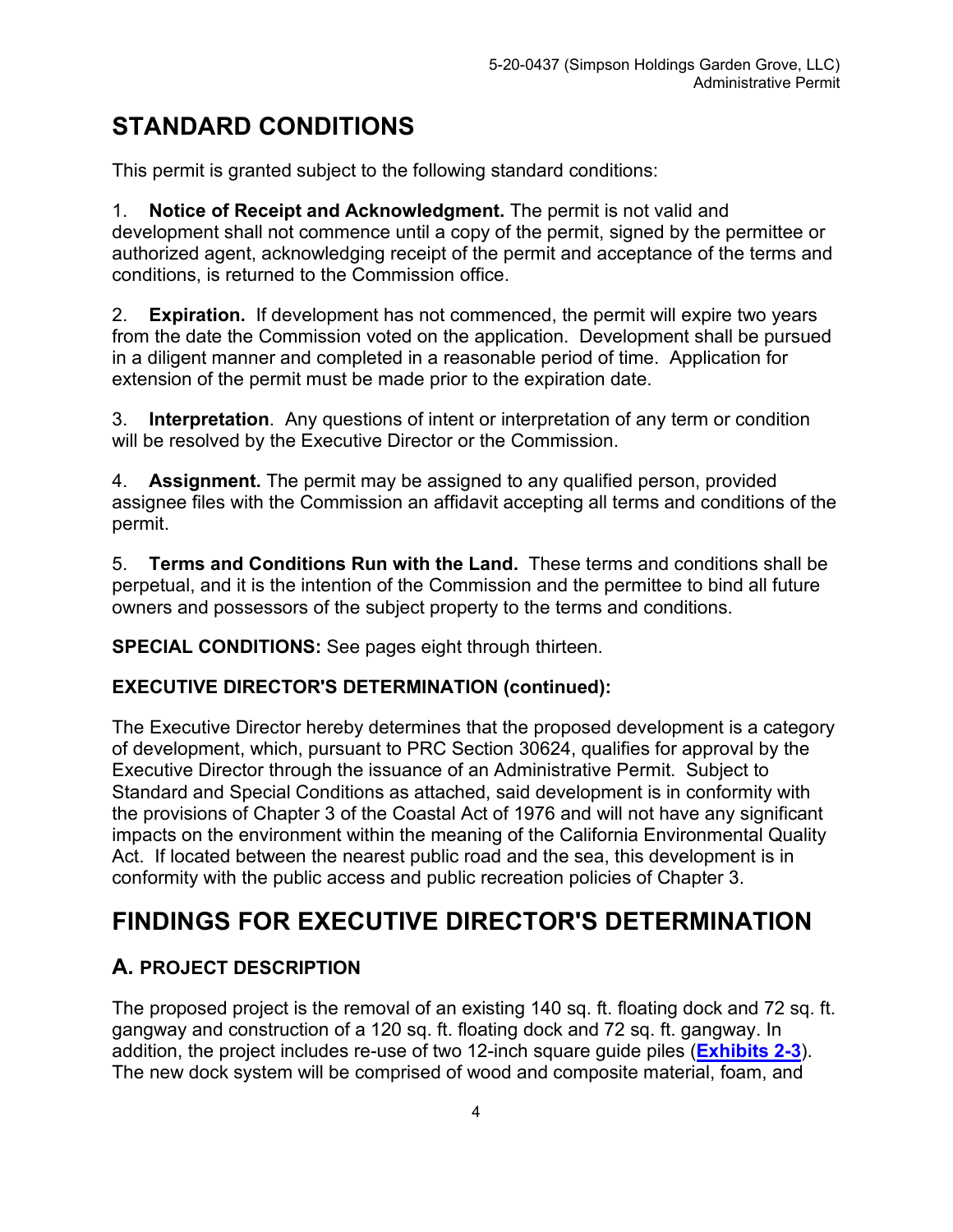#### 5-20-0437 (Simpson Holdings Garden Grove, LLC) Administrative Permit

concrete. Water coverage from the existing dock compared to the proposed dock float will be decreased from 140 sq. ft. to 120 sq. ft. (a decrease of 20 sq. ft.). The proposed dock will relocate and re-use two existing piles, will not result in increased fill, and constitutes the minimum size and number of piles needed to support the dock. The project does not result in any further encroachment into the Rialto Canal, is generally consistent with the size of docks in the adjacent area and is consistent with past Commission-issued permits. The existing and proposed dock float also meets the City of Newport Beach Harbor Permit Policy in that it does not extend channelward beyond 30 feet from the Bulkhead Line. The City of Newport Beach Harbor Resources Division has developed Harbor Design Criteria Guidelines and Standards which, though not certified by the Coastal Commission, provide criteria for designing dock systems in a way that minimizes water coverage while providing for a usable dock. The proposed project is consistent with those guidelines and standards.

The subject site is a bulkheaded property fronting Newport Bay located at 511 36<sup>th</sup> Street in the City of Newport Beach, Orange County (**[Exhibit 1](https://documents.coastal.ca.gov/reports/2021/1/W25a/W25a-1-2021-exhibits.pdf)**). The owner has indicated that the current dock system has reached the end of its useful life and needs to be replaced. The new dock will continue to be used for boating related purposes to serve a single-family residential development. Single-family residences and associated private dock systems characterize the subject site and the surrounding area.

The project is located on and in water area identified by the City as "*Waterways Dedicated or Reserved for the same*" on the City's Tidelands Survey of Newport Harbor dated January 11, 2017 and it is not part of the mapped State Tidelands held in trust by the City. Pursuant to Public Resources Code section 7552.5, the submerged land is subject to a navigational easement that, in general, precludes the owner from preventing the public from using the waters for navigational purposes even if the submerged lands are not public trust lands. No work is proposed on or in the submerged lands that would encroach bayward resulting in interference with navigation through the waterway. Thus, the proposed project would not be inconsistent with the navigational easement.

There is no direct public pedestrian access to public tidelands through the private residential lot at the subject site. However, public access is available approximately 260 feet south of the project site at the 36<sup>th</sup> Street street-end. Therefore, the proposed project does not result in adverse impacts to public access or recreation. In order to preserve and maintain access to the public Tidelands if development patterns change in the future or if there is an effort to expand public access within the canals**, Special Condition No. 4** is imposed stating that the approval of a coastal development permit for the project does not waive any public rights or interest that exist or may exist on the property.

Pre-Construction Eelgrass and *Caulerpa taxifolia* surveys were conducted on March 21, 2020 by Swift Slip Dock and Pier Builders, Inc. No eelgrass or *Caulerpa taxifolia* were observed in the subject area. Eelgrass surveys completed during the active growth phase of eelgrass, typically March to October, are valid for 60 days with the exception of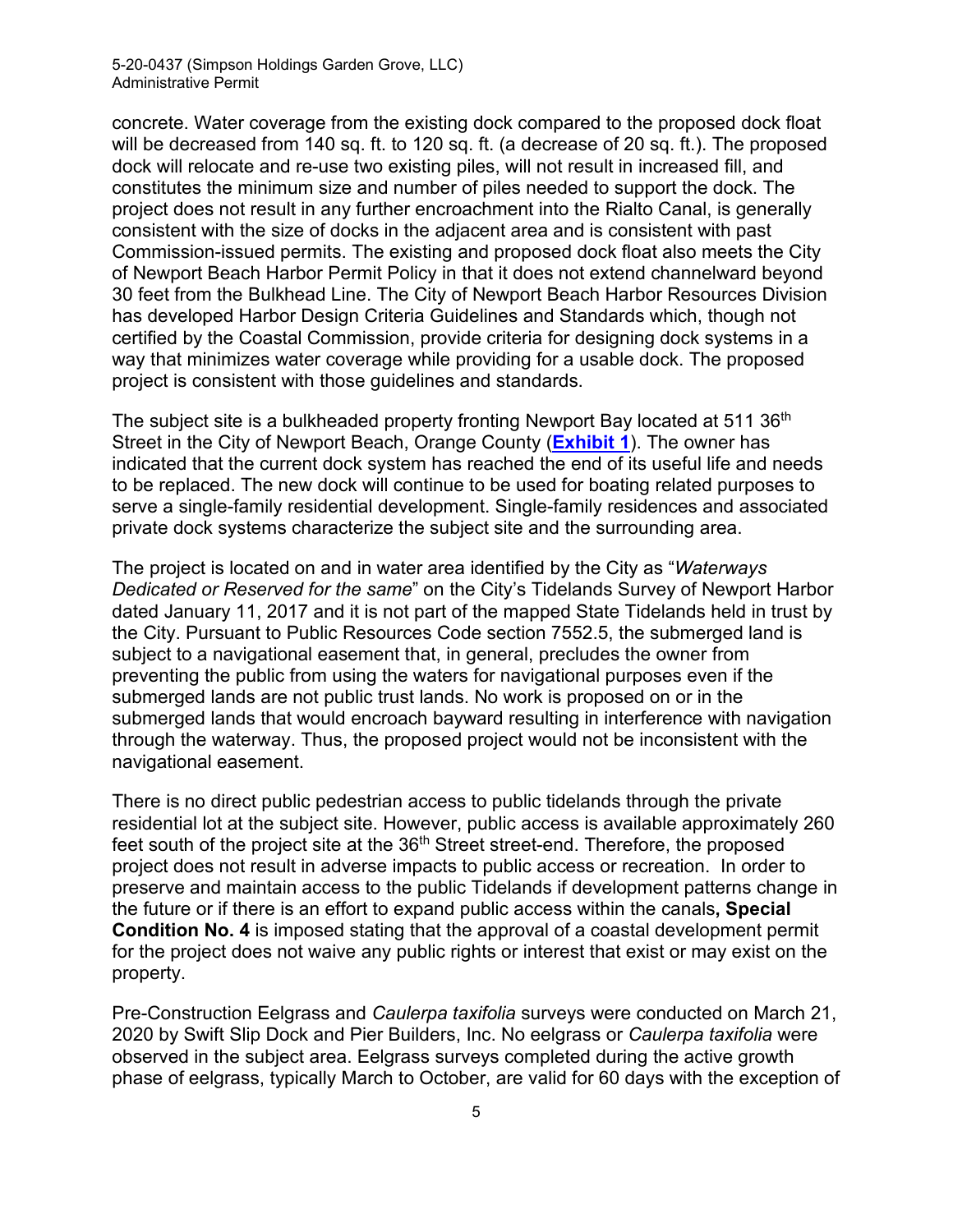surveys completed in August-October. Surveys completed between August and October are valid until the resumption of active growth (approximately March 1). Therefore, since this survey was completed on March 21, 2020 and this project is expected to be on the agenda for the January 2021 Coastal Commission meeting, the eelgrass survey is no longer valid. A subsequent eelgrass survey will be required prior to beginning any construction. *Caulerpa taxifolia* surveys are only valid for 90 days from the date of the survey. Therefore, since there have been more than 90 days since on March 21, 2020, an up-to-date *Caulerpa taxifolia* survey must be conducted prior to commencement of the project. Thus, the Commission imposes **Special Conditions No. 2 and No. 3**, which identify the procedures necessary to be completed prior to beginning any construction. Additionally, if any *Caulerpa taxifolia* is found on the project site, **Special Condition No. 3** identifies the procedures necessary to be completed before commencing any construction.

There is potential for the discharge of demolition or construction debris into coastal waters at the project site. This could result in adverse effects on the marine environment. The proposed development includes protective measures to ensure that coastal waters and marine resources will not be adversely affected before, during or after construction. To ensure that all impacts (pre- and post- construction) to water quality are minimized, and to reduce the potential for construction related impacts on water quality, the Commission imposes **Special Condition No. 1**, which requires, but is not limited to, the appropriate storage and handling of construction equipment and materials to minimize the potential of pollutants to enter coastal waters; and the continued use and maintenance of post-construction BMPs.

The applicants have indicated that the project has a pending Clean Water Act Section 401 Water Quality Standards Certification under review from the Regional Water Quality Control Board (RWQCB). The applicants have also applied for a permit from the United States Army Corps of Engineers (USACE), which is pending until coastal development permit approval. To ensure that the proposed project adheres to the requirements from other resource agencies, and to account for changes to other resource agency permits that may be necessary given the design alternative required by the Commission, **Special Condition No. 5** requires the applicants to comply with all requirements, requests and mitigation measures from the California Department of Fish and Wildlife (CDFW), the RWQCB, the USACE, and the United States Fish and Wildlife Service (USFWS) with respect to preservation and protection of water quality and marine environment.

#### <span id="page-5-0"></span>**B. MARINE RESOURCES**

The proposed private recreational boat dock development and its associated structures are an allowable and encouraged marine-related use. The design of the project includes the minimum size and number of pilings necessary for structural stability. There are no feasible less environmentally damaging alternatives available. As conditioned, the project will not significantly adversely impact eelgrass beds and will not contribute to the dispersal of the invasive aquatic algae, *Caulerpa taxifolia*. Further, as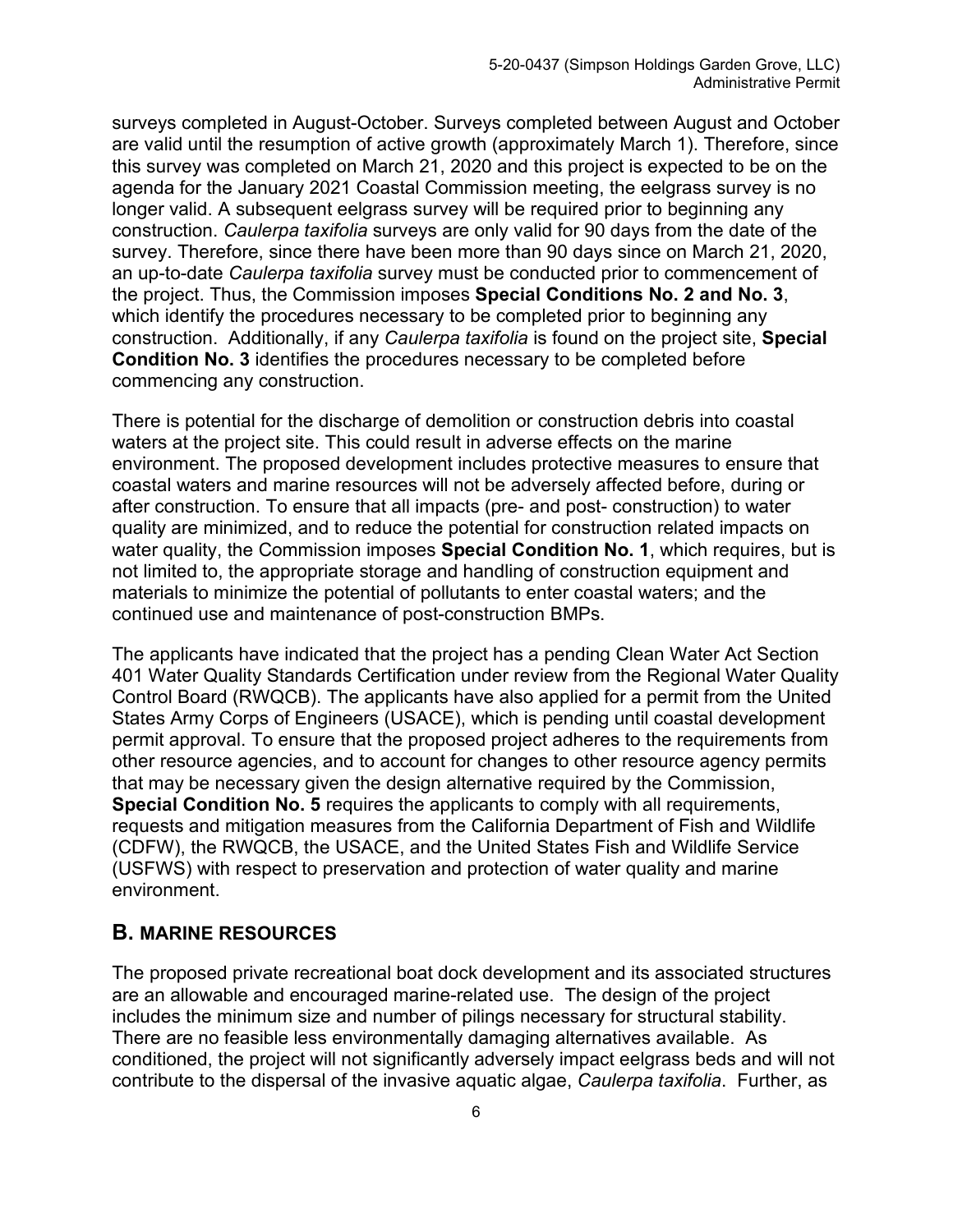5-20-0437 (Simpson Holdings Garden Grove, LLC) Administrative Permit

proposed and conditioned, the project, which is to be used solely for recreational boating purposes, conforms to Sections 30224 and 30233 of the Coastal Act.

# <span id="page-6-0"></span>**C. PUBLIC ACCESS**

The proposed development will not have any new adverse impact on public access to the coast or to nearby recreational facilities. Therefore, as conditioned, the proposed development conforms with Sections 30210 through 30214, Sections 30220 through 30224, and 30252 of the Coastal Act.

# <span id="page-6-1"></span>**D. WATER QUALITY**

The proposed work will be occurring on, within, or adjacent to coastal waters. The storage or placement of construction material, debris, or waste in a location where it could be discharged into coastal waters could result in an adverse effect on the marine environment. To reduce the potential for construction related impacts on water quality, the special conditions are imposed requiring, but not limited to, the appropriate storage and handling of construction equipment and materials to minimize the potential of pollutants to enter coastal waters. To reduce the potential for post-construction impacts to water quality the permit requires the continued use and maintenance of postconstruction BMPs. As conditioned, the development conforms to Sections 30230 and 30231 of the Coastal Act.

# <span id="page-6-2"></span>**E. LOCAL COASTAL PROGRAM (LCP)**

The proposed development is located seaward of the mean high tide line and is within the Commission's original permit jurisdiction. The standard of review for development within the Commission's original permit jurisdiction is Chapter 3 of the Coastal Act. The City of Newport Beach certified LCP was certified on January 13, 2017 and may provide guidance for development. As conditioned, the proposed development is consistent with the Chapter 3 policies of the Coastal Act.

# <span id="page-6-3"></span>**F. CALIFORNIA ENVIRONMENTAL QUALITY ACT (CEQA)**

As conditioned, there are no feasible alternatives or additional feasible mitigation measures available that would substantially lessen any significant adverse effect that the activity may have on the environment. Therefore, the proposed project, as conditioned to mitigate the identified impacts, is the least environmentally damaging feasible alternative and can be found consistent with the requirements of the Coastal Act to conform to CEQA.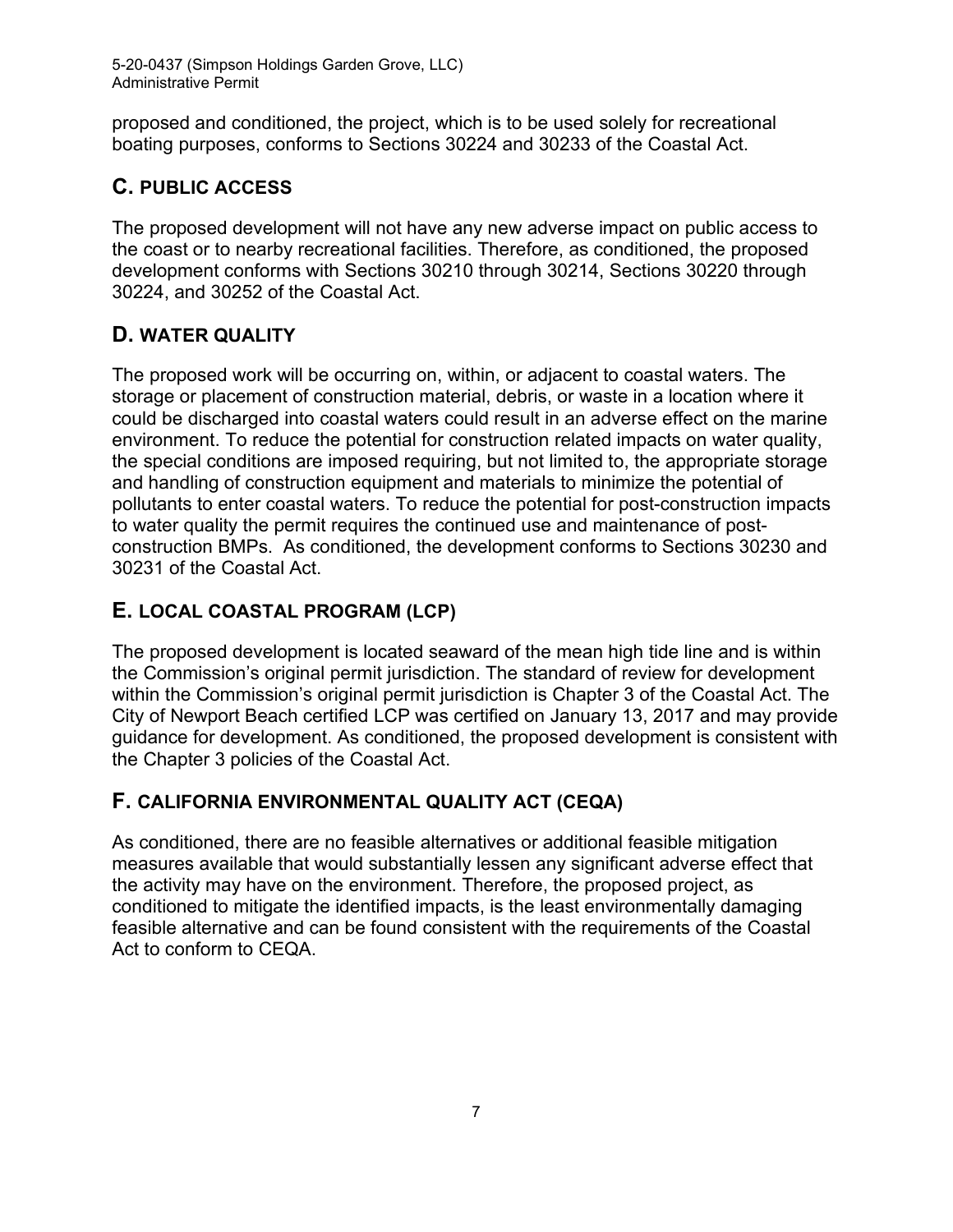# <span id="page-7-0"></span>**SPECIAL CONDITIONS**

The permit is granted subject to the following special conditions:

## **1. Water Quality**

#### A. Construction Responsibilities and Debris Removal

(1) No demolition or construction materials, equipment, debris, or waste shall be placed or stored where it may enter sensitive habitat, receiving waters or a storm drain, or be subject to wave, wind, rain or tidal erosion and dispersion;

(2) Any and all debris resulting from demolition or construction activities, and any remaining construction material, shall be removed from the project site within 24 hours of completion of the project;

(3) Demolition or construction debris and sediment shall be removed from work areas each day that demolition or construction occurs to prevent the accumulation of sediment and other debris that may be discharged into coastal waters;

(4) Machinery or construction materials not essential for project improvements will not be allowed at any time in the intertidal zone;

(5) If turbid conditions are generated during construction a silt curtain will be utilized to control turbidity;

(6) Floating booms will be used to contain debris discharged into coastal waters and any debris discharged will be removed as soon as possible but no later than the end of each day;

(7) Non buoyant debris discharged into coastal waters will be recovered by divers as soon as possible after loss;

(8) All trash and debris shall be disposed in the proper trash and recycling receptacles at the end of every construction day;

(9) The applicant shall provide adequate disposal facilities for solid waste, including excess concrete, produced during demolition or construction;

(10) Debris shall be disposed of at a legal disposal site or recycled at a recycling facility. If the disposal site is located in the coastal zone, a coastal development permit or an amendment to this permit shall be required before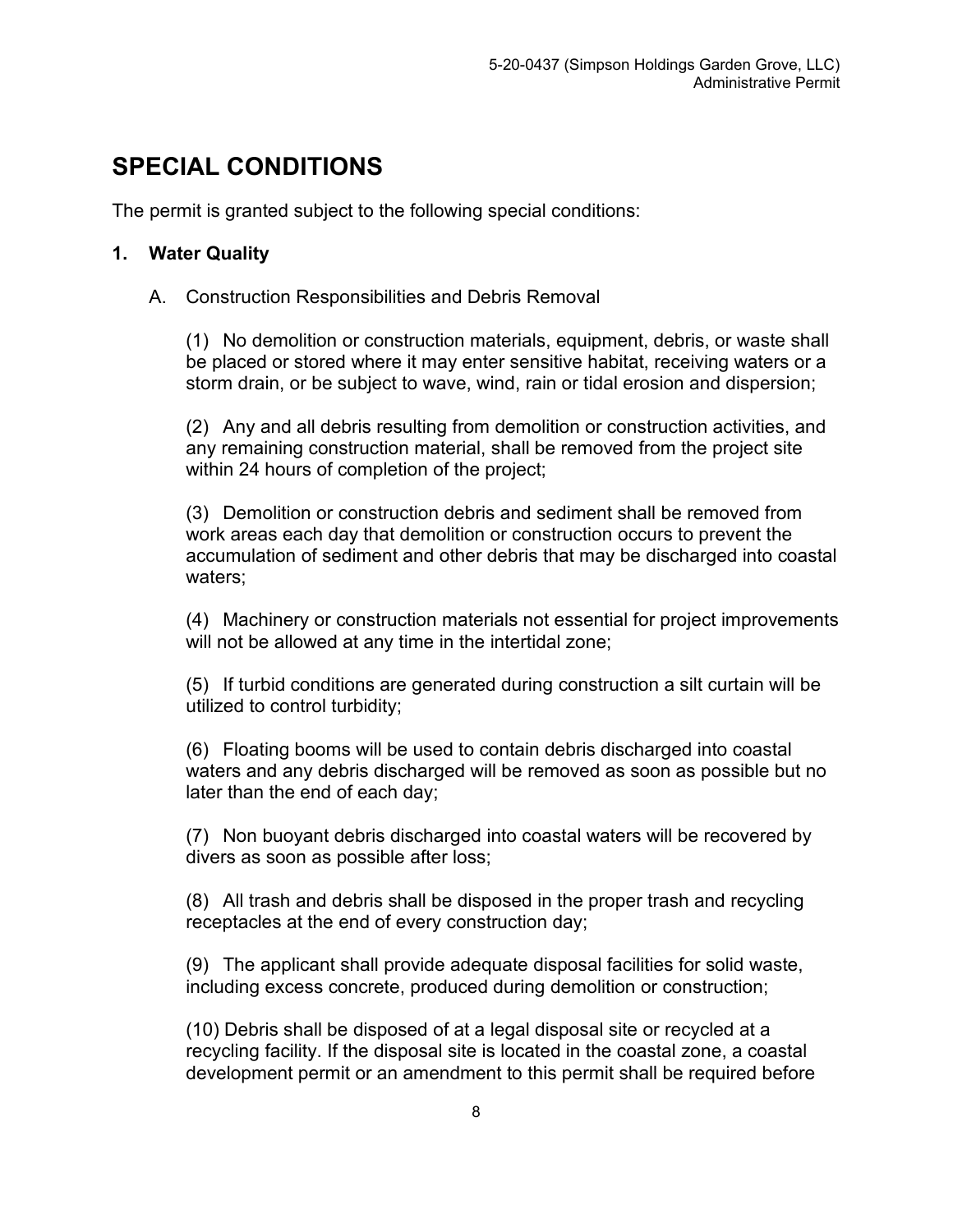disposal can take place unless the Executive Director determines that no amendment or new permit is legally required;

(11) All stock piles and construction materials shall be covered, enclosed on all sides, shall be located as far away as possible from drain inlets and any waterway, and shall not be stored in contact with the soil;

(12) Machinery and equipment shall be maintained and washed in confined areas specifically designed to control runoff. Thinners or solvents shall not be discharged into sanitary or storm sewer systems;

(13) The discharge of any hazardous materials into any receiving waters shall be prohibited;

(14) Spill prevention and control measures shall be implemented to ensure the proper handling and storage of petroleum products and other construction materials. Measures shall include a designated fueling and vehicle maintenance area with appropriate berms and protection to prevent any spillage of gasoline or related petroleum products or contact with runoff. The area shall be located as far away from the receiving waters and storm drain inlets as possible;

(15) Best Management Practices (BMPs) and Good Housekeeping Practices (GHPs) designed to prevent spillage and/or runoff of demolition or construction-related materials, and to contain sediment or contaminants associated with demolition or construction activity, shall be implemented prior to the on-set of such activity; and

(16) All BMPs shall be maintained in a functional condition throughout the duration of construction activity.

B. Best Management Practices Program

By acceptance of this permit the applicant agrees that the long-term water-borne berthing of boat(s) in the approved dock and/or boat slip will be managed in a manner that protects water quality pursuant to the implementation of the following BMPs.

(1) Boat Cleaning and Maintenance Measures:

a. In-water top-side and bottom-side boat cleaning shall minimize the discharge of soaps, paints, and debris;

b. In-the-water hull scraping or any process that occurs under water that results in the removal of paint from boat hulls shall be prohibited. Only detergents and cleaning components that are designated by the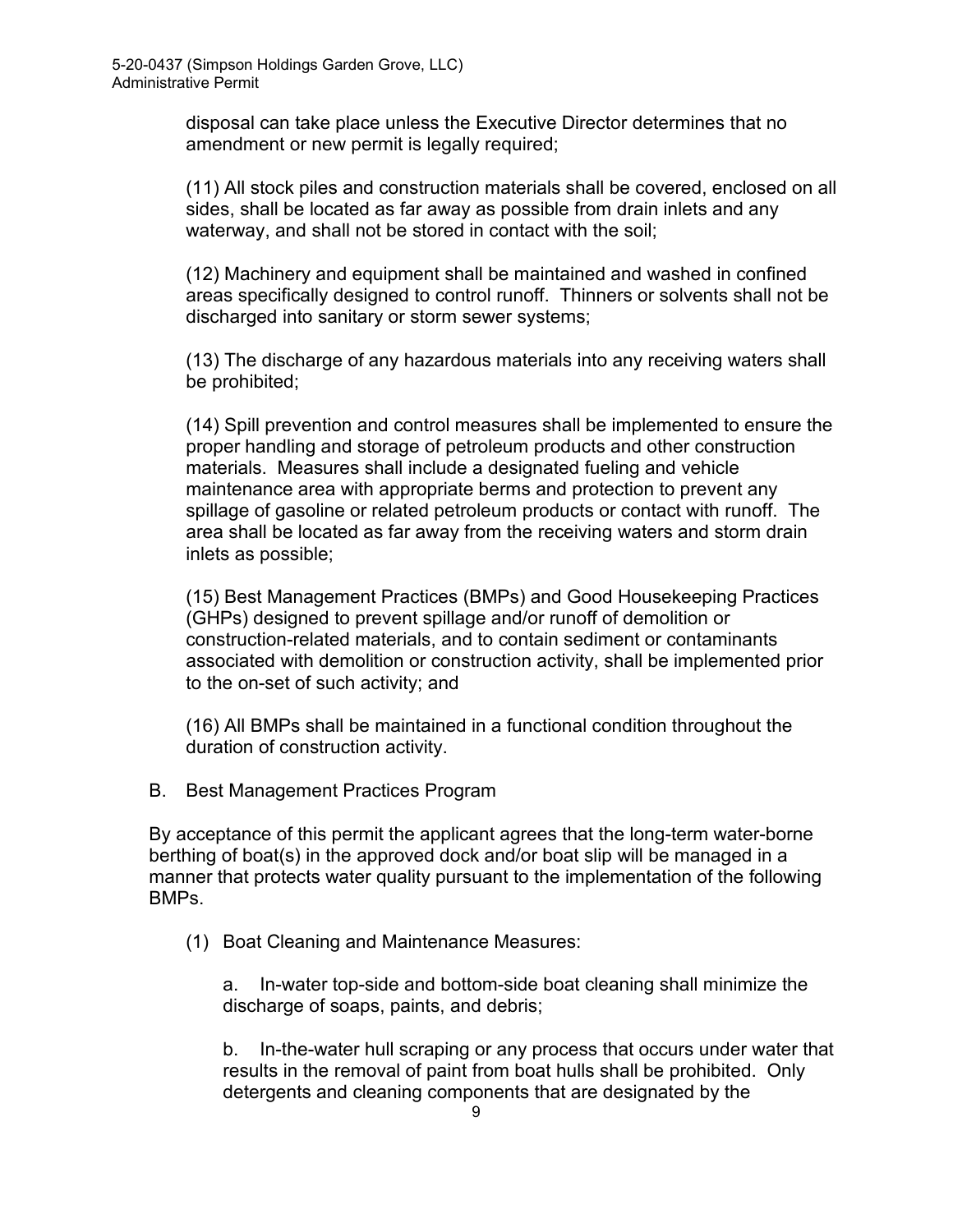manufacturer as phosphate-free and biodegradable shall be used, and the amounts used minimized; and

c. The applicant shall minimize the use of detergents and boat cleaning and maintenance products containing ammonia, sodium hypochlorite, chlorinated solvents, petroleum distillates or lye.

(2) Solid and Liquid Waste Management Measures:

a. All trash, recyclables, and hazardous wastes or potential water contaminants, including old gasoline or gasoline with water, absorbent materials, oily rags, lead acid batteries, anti-freeze, waste diesel, kerosene and mineral spirits will be disposed of in a proper manner and will not at any time be disposed of in the water or gutter.

(3) Petroleum Control Management Measures:

a. Boaters will practice preventive engine maintenance and will use oil absorbents in the bilge and under the engine to prevent oil and fuel discharges. Oil absorbent materials shall be examined at least once a year and replaced as necessary. Used oil absorbents are hazardous waste in California. Used oil absorbents must therefore be disposed in accordance with hazardous waste disposal regulations. The boaters will regularly inspect and maintain engines, seals, gaskets, lines and hoses in order to prevent oil and fuel spills. The use of soaps that can be discharged by bilge pumps is prohibited;

b. If the bilge needs more extensive cleaning (e.g., due to spills of engine fuels, lubricants or other liquid materials), the boaters will use a bilge pump-out facility or steam cleaning services that recover and properly dispose or recycle all contaminated liquids; and

c. Bilge cleaners which contain detergents or emulsifiers will not be used for bilge cleaning since they may be discharged to surface waters by the bilge pumps.

(4) Leakage Measures:

a. Any leakage or spills must be immediately reported to the management team, Newport Beach Fire Department and/or the City of Newport Beach Hazmat Team.

b. In the event of leakage or spill of hazardous materials to the marine environment, the source of the leakage or spill is terminated immediately.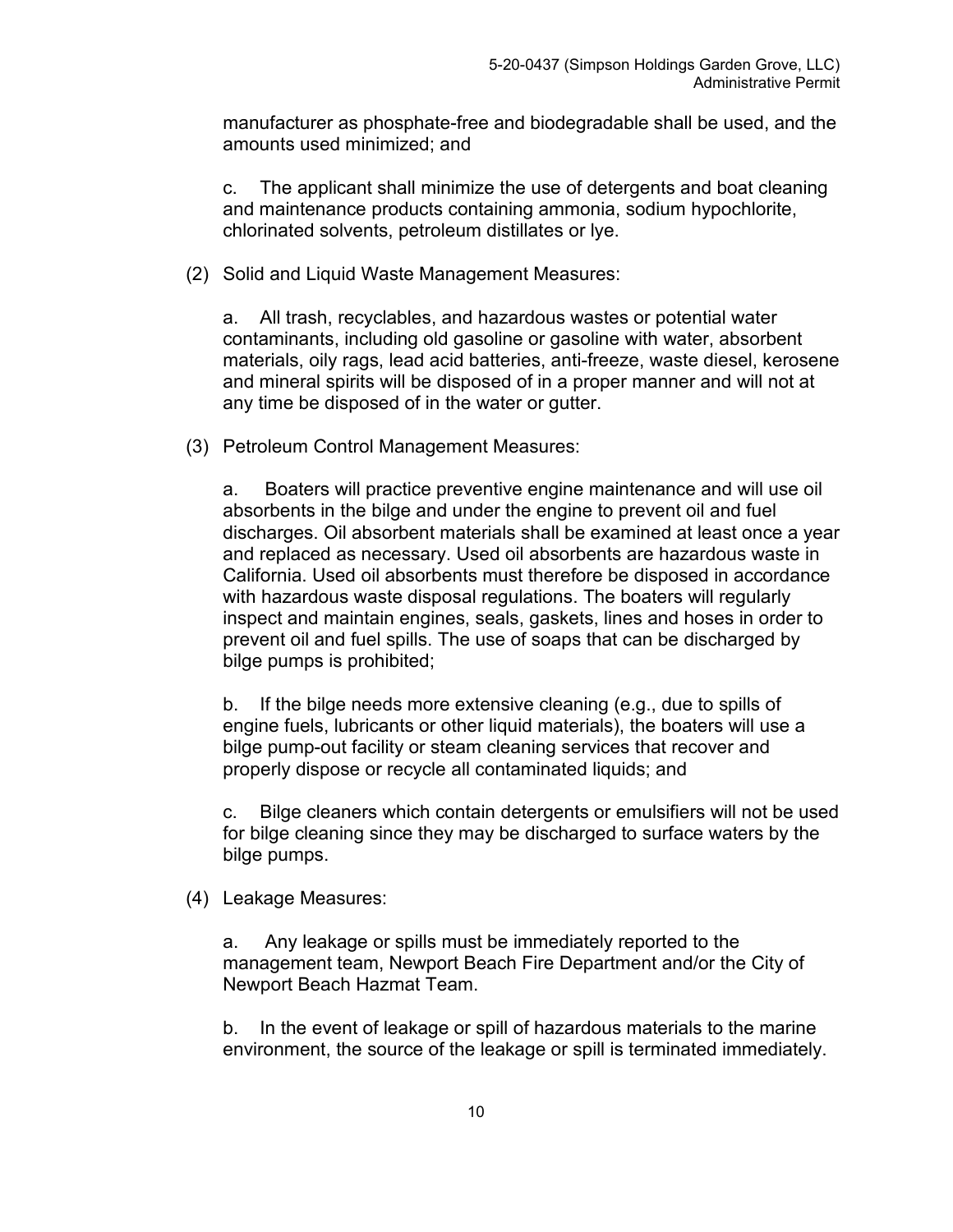c. All tenant vessels should have absorbent pads on board. This product should be an oil-only absorbent product which soaks up hydrocarbons – gasoline, diesel fuel, oil, hydraulic fluids- but not water. Other absorbent products that "eat" hydrocarbons are not allowed. No boater shall pour loose remediation productions or spray any remediation products on the water at anytime.

#### **2. Pre-and Post-Construction Eelgrass Survey(s)**

**A. Pre-Construction Eelgrass Survey.** A valid pre-construction eelgrass (Zostera marina) survey shall be completed during the period of active growth of eelgrass (typically March through October). The pre- construction survey shall be completed within 60 days before the start of construction. The survey shall be prepared in full compliance with the "California Eelgrass Mitigation Policy and Implementing Guidelines" dated October 2014 (see

http://www.westcoast.fisheries.noaa.gov/habitat/habitat\_types/seagrass\_info/califor nia\_eelgrass.html) adopted by the National Marine Fisheries Service (except as modified by this special condition) and shall be prepared in consultation with the California Department of Fish and Wildlife. The applicant shall submit the eelgrass survey for the review and approval of the Executive Director within five (5) business days of completion of each eelgrass survey and in any event no later than fifteen (15) business days prior to commencement of any development. If the eelgrass survey identifies any eelgrass within the project area which would be impacted by the proposed project, the development shall require an amendment to this permit from the Coastal Commission or a new coastal development permit.

**B. Post-Construction Eelgrass Survey.** If any eelgrass is identified in the project area by the survey required in subsection A of this condition above, within 30 days of completion of construction, or within the first 30 days of the next active growth period following completion of construction that occurs outside of the active growth period, the applicant shall survey the project site to determine if any eelgrass was adversely impacted. The survey shall be prepared in full compliance with the "California Eelgrass Mitigation Policy" dated October 2014 (see http://www.westcoast.fisheries.noaa.gov/habitat/habitat\_types/seagrass\_info/califor nia\_eelgrass.html) (except as modified by this special condition) adopted by the National Marine Fisheries Service and shall be prepared in consultation with the California Department of Fish and Wildlife. The applicant shall submit the postconstruction eelgrass survey for the review and approval of the Executive Director within thirty (30) days after completion of the survey. If any eelgrass has been impacted, the applicant shall replace the impacted eelgrass at a minimum 1.38:1 ratio on-site, or at another location, in accordance with the California Eelgrass Mitigation Policy. All impacts to eelgrass habitat shall be mitigated at a minimum ratio of 1.38:1 (mitigation: impact). Any exceptions to the required 1.38:1 mitigation ratio found within the California Eelgrass Mitigation Policy shall not apply. Implementation of mitigation shall require an amendment to this permit or a new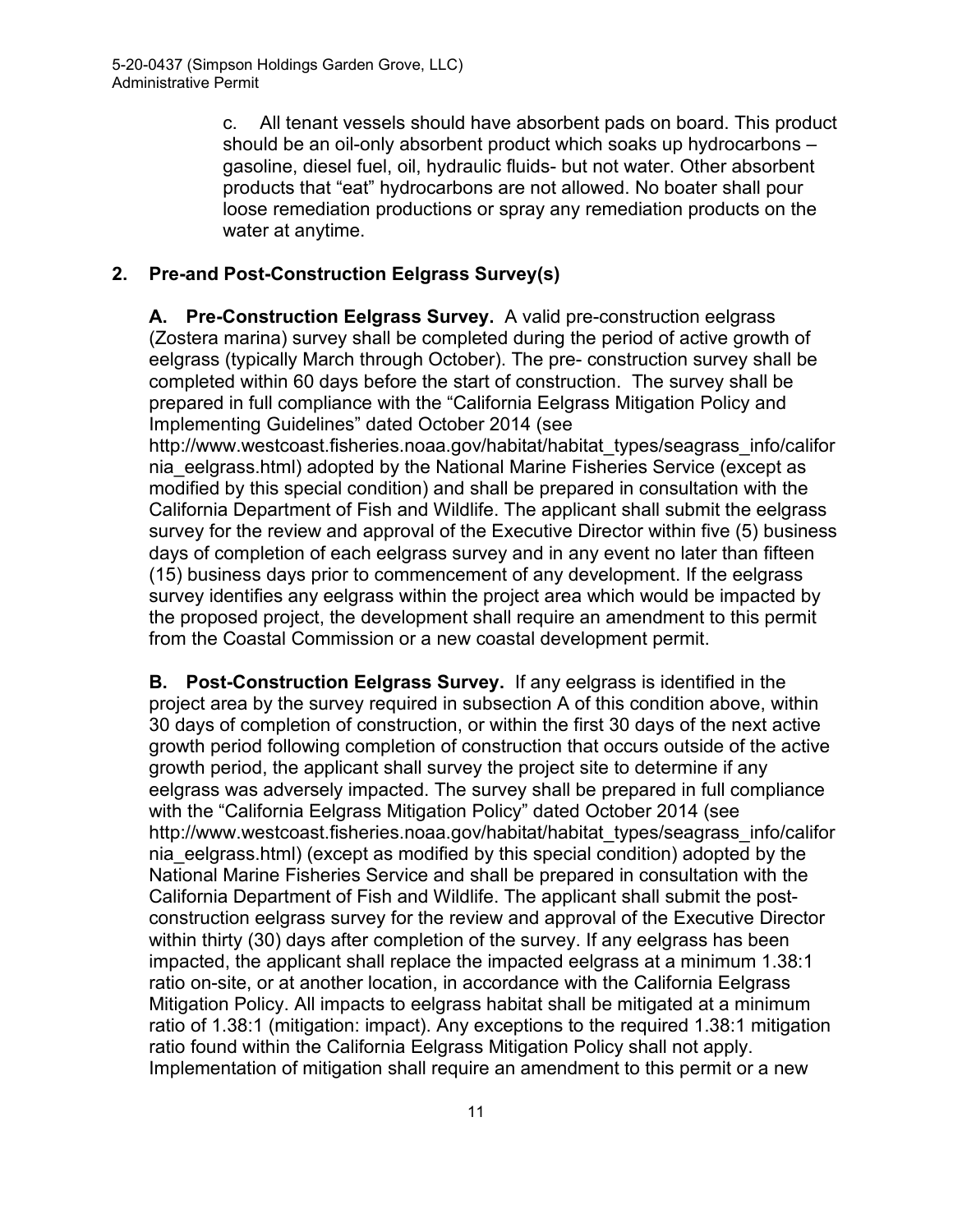coastal development permit unless the Executive Director determines that no amendment or new permit is required.

#### **3. Pre-Construction** *Caulerpa Taxifolia* **Survey.**

A. By acceptance of this permit, the applicant agrees to: not earlier than 90 days nor later than 30 days prior to commencement or re commencement of any development authorized under this Coastal Development Permit the applicant shall undertake a survey of the project area and a buffer area at least 10 meters beyond the project area to determine the presence of the invasive alga Caulerpa Taxifolia. The survey shall include a visual examination of the substrate. If any portion of the project commences in a previously undisturbed area after the last valid Caulerpa Taxifolia survey expires, a new survey is required prior to commencement of work in that area.

B. The survey protocol shall be prepared in consultation with the Regional Water Quality Control Board, the California Department of Fish and Wildlife, and the National Marine Fisheries Service.

C. Within five (5) business days of completion of the survey, the applicant shall submit the survey:

(1) for the review and approval by the Executive Director; and

(2) to the Surveillance Subcommittee of the Southern California Caulerpa Action Team (SCCAT). The SCCAT Surveillance Subcommittee may be contacted through William Paznokas, California Department of Fish & Wildlife (858/467 4218) or Robert Hoffman, National Marine Fisheries Service (562/980 4043), or their successors.

D. If *Caulerpa Taxifolia* is found within the project or buffer areas, the applicant shall not proceed with the project until 1) the applicant provides evidence to the Executive Director that all Caulerpa Taxifolia discovered within the project and buffer area has been eliminated in a manner that complies with all applicable governmental approval requirements, including but not limited to those of the California Coastal Act, or 2) the applicant has revised the project to avoid any contact with Caulerpa Taxifolia. No revisions to the project shall occur without a Coastal Commission approved amendment to this Coastal Development Permit unless the Executive Director determines that no amendment is legally required.

#### **4. Public Rights**

The approval of this permit shall not constitute a waiver of any public rights that exist or may exist on the property. The permittee shall not use this permit as evidence of a waiver of any public rights that may exist on the property now or in the future.